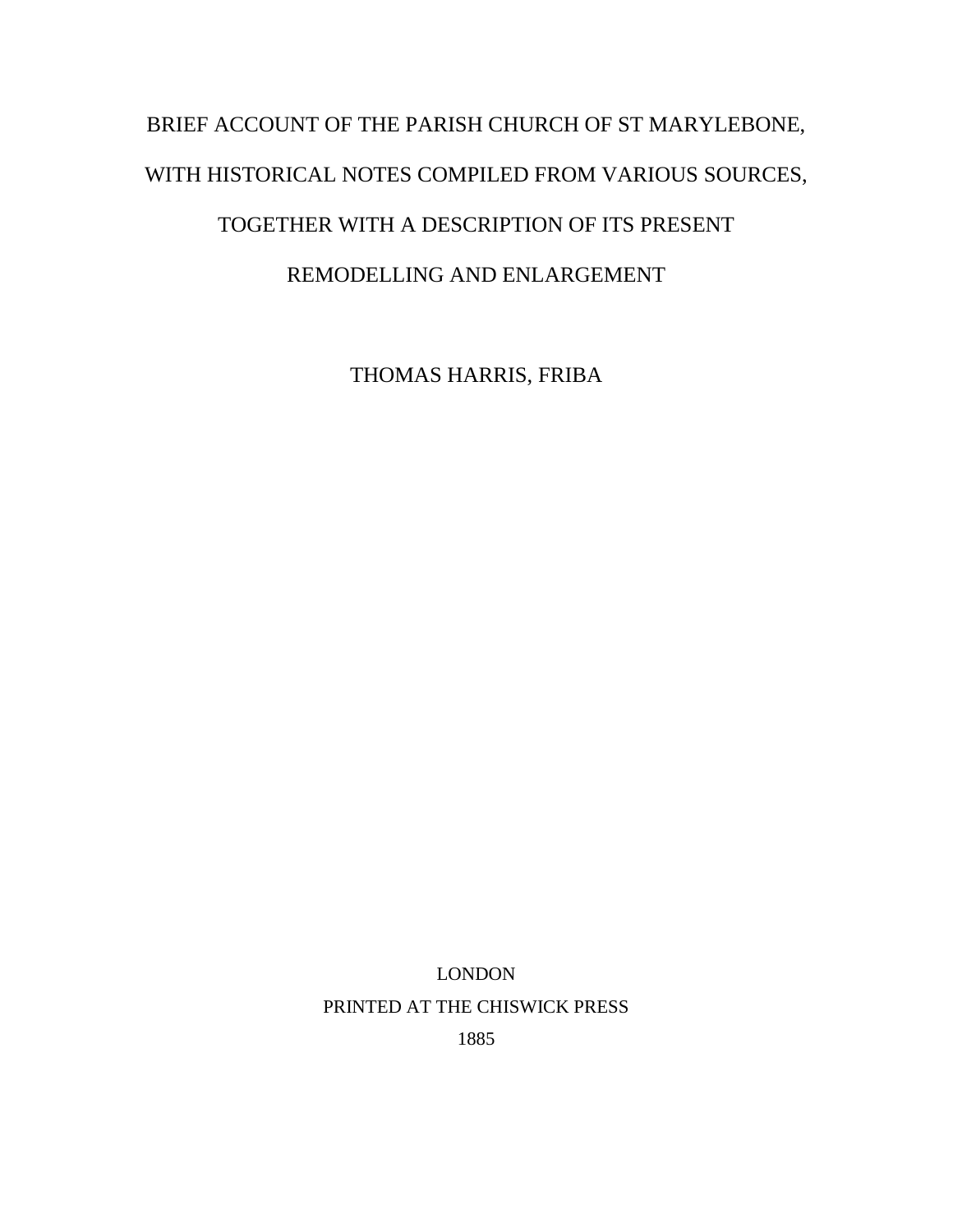## HISTORICAL NOTES

Although in Domesday Book (eleventh century) we find no mention of Marylebone by name, yet we learn that the Manor of Tiburne (Tyburn), in Ossulston Hundred, was held of the King by the Abbess of Berking, and further, that it always belonged to the Church of Berking (Barking).

In the twelfth century the Church of Tyburn was appropriated to the Priory of St Lawrence de Blakemore in Essex. On the suppression of this priory by Wolsey in 1525, the duties and emoluments of the rectory of Marylebone were made over to the dean and canons of Christchurch, and subsequently, at the cardinal's request, to his college at Ipswich. On the fall of Wolsey in 1530, the rectory was seized by the King, and remained in the hands of the Crown until 1552, when it was granted to Thomas Reve and George Cotton.

Some time in the first half of the seventeenth century the church came into the hands of the Forset family, then proprietors of the manor, and in 1710 it was purchased by John Hollis, Duke of Newcastle, and passed by marriage, first to the Earl of Oxford and Mortimer, and then to the Dukes of Portland, in whose possession it remained for nearly a century. In 1821 the Government purchased by exchange the right of presentation of the then Duke of Portland, and it is still retained by the Crown.

The exact site of old Tyburn Church, which was dedicated to St John the Evangelist, cannot be determined, but it is supposed to have stood at the east end of the Banqueting House Bridge in Tyburn Road, almost contiguous to the first Court House and Pound, at the corner of Marylebone Lane, the great number of human bones and skeletons dug up on the site in 1729 proving that this was a portion of the old churchyard.

The village of Tyburn having fallen into decay, the church became isolated, and from its lonely situation suffered so much from the depredations of robbers that it became neglected, and Robert Braybroke, the Bishop of London, granted a license, dated October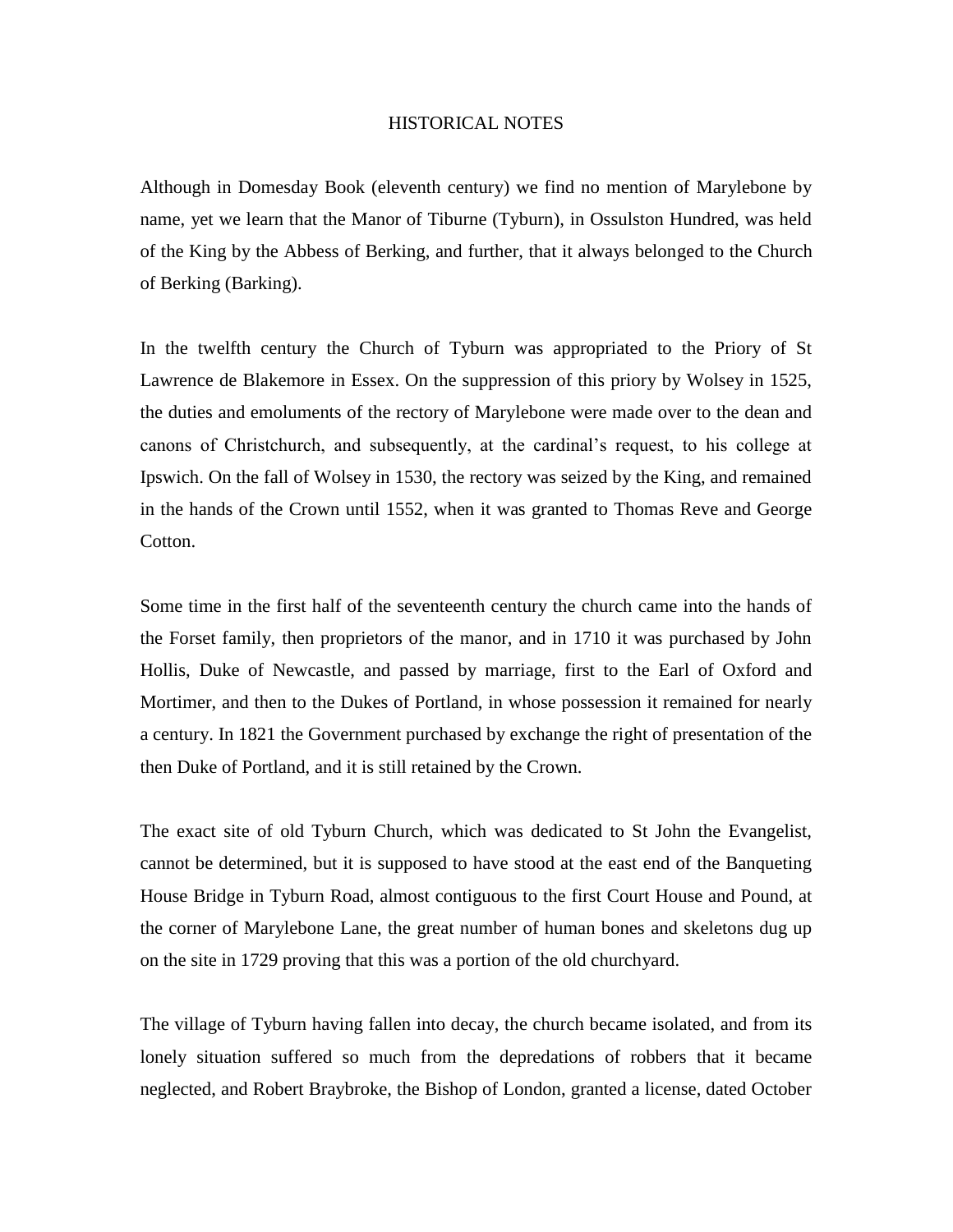$23<sup>rd</sup>$ , 1400, for pulling down the ruinous edifice and erecting another of "stone or flints" in High Street, near the bourne, the site being that upon which the parish chapel now stands. It is evident that this position was chosen to meet the requirements of the inhabitants of the few straggling houses that formed the nucleus of the future village of St Marylebone, and this new church took the place of a small chapel which had recently been built there, but which, being no longer necessary, was demolished. The foundation was laid by the bishop, and the new structure dedicated to Saint Mary the Virgin, and styled St Mary-le-bourne (St Mary by the bourne, or brook). In course of time the name, corrupted to Marybone or Marylebone, took the place of Tyburn, and came to be applied to the whole district.

This building, erected in 1400, and which is described as a mean edifice, is known as 'Hogarth's Church', and is noteworthy as having been illustrated by him about 1730 in his painting of 'The Rake's marriage', which shows the interior of the building. The monuments are there represented as they then existed, the following ill-spelt lines pointing out the vault of the Forset family, being accurately copied from the originals:

> *These pewes unscrud and tane in sunder, In stone thers graven what is under: To wit a valt for burial there is, Which Edward Forset made for him and his.*

The church having fallen out of repair, was pulled down and rebuilt in 1741, in the form in which it now stands, with the exception that the original entrances at the east end had, at some date not known, been closed up, and the vases which surmounted each corner of the structure removed.

St Marylebone was about this time but a small village surrounded by green fields, as is evident from a map of the period, in which the little church is shown standing almost alone in the fields and approached by a narrow zigzag lane, part of which still exists in the thoroughfare called Marylebone Lane.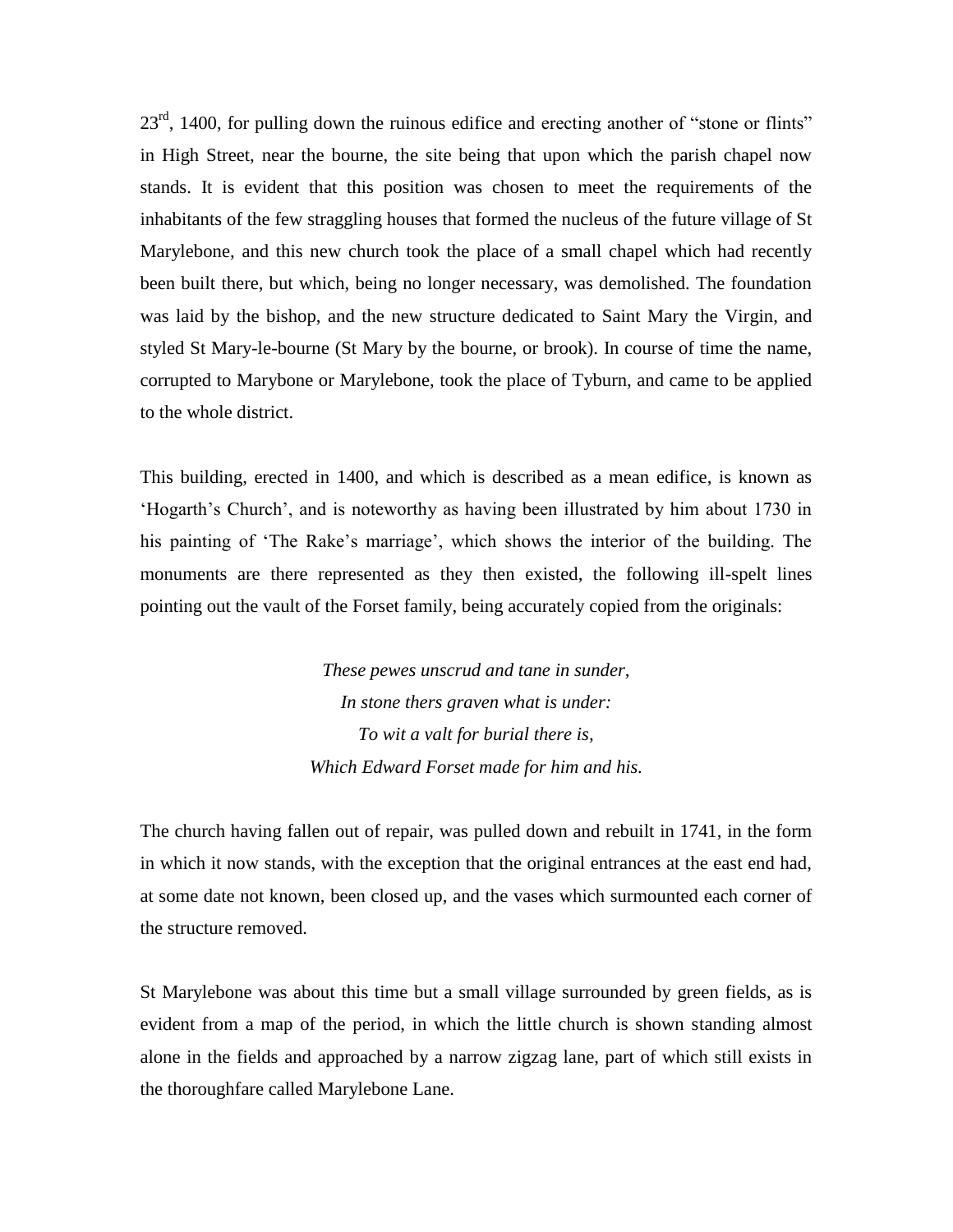In 1725 the houses in Tyburn Road, extending from Marylebone Lane to Tottenham Court Road, had been completed, and the thoroughfare to that extent re-named Oxford Street in honour of Lord Oxford, who had just succeeded to his father's title.

In 1739 the number of houses in the parish was 577; in 1795 the number had increased to 6,200.

The mural tablets on the walls of this church (more than 100 in number), some having belonged to the former building, and the earliest dating back to 1644, are quite unique in character, and of great beauty and variety of design. The Viscountess Ossington has recently conferred a great boon upon art and archaeology by having this beautiful collection restored at her own expense, and in conjunction with the Dowager Lady Howard de Walden and the Duke of Portland, has added two beautiful tablets to the memory of those members of the Portland family who are interred in the family vault.

The earliest date of any parish register now extant at St Marylebone is 1668; the entries for several years subsequent to that date are copied from a book damaged by fire and rendered in many parts imperfect. The registers contain some most interesting and valuable records.

From 1680 to 1689 the average number of baptisms was thirteen and of burials thirtyfour. From 1790 to 1794 the average number of baptisms had increased to 1,683 and of burials to 1,413, and in 1825 it was computed that between three and four thousand baptisms took place in the church annually.

In a manuscript diary among the Harleian collection it is noted that the Rev. Randolph Ford, who was curate of Marylebone between 1711 and 1724, on a certain Sunday performed the following duties: 'In the morning married six couples; then read the whole of the prayers and preached; after that churched six women; in the afternoon read prayers and preached; christened thirty-two children, six at home, the rest at the font; buried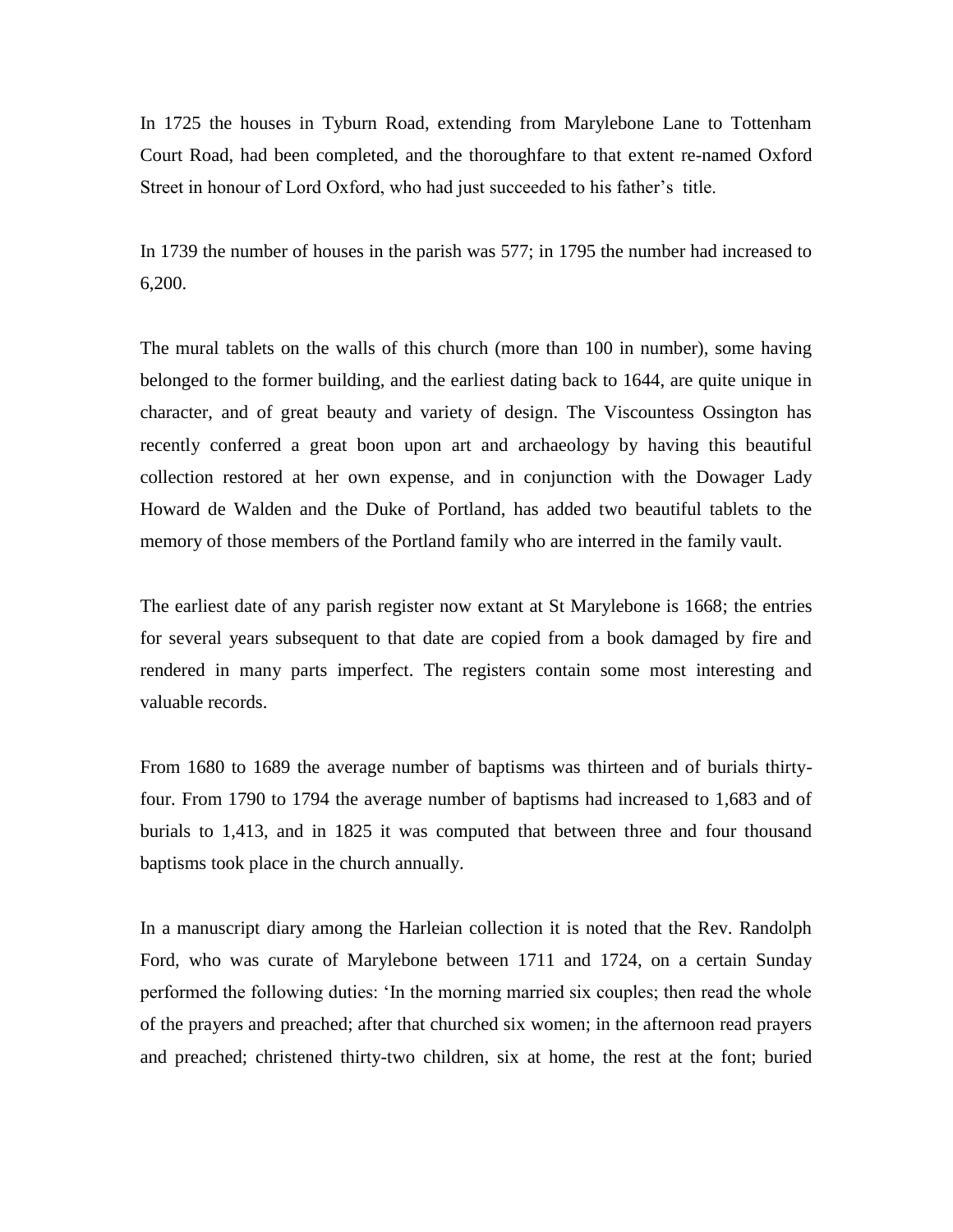thirteen corpses, read the distinct service over each o them separately, and all this done by nine o'clock at night.'

In July, 1807, in a letter that appeared in 'The Gentleman's Magazine', the writer states that, at the time he visited the church, 'there were no fewer than five corpses placed on the pews;<sup>1</sup> eight children with their sponsors, etc., to be christened, and five women to be churched; all within the church.'

The only bequest made to the parish church is thus notified therein:

'Thomas Verley late of the Parish gave Fifty Pounds, the Interest to be given in Bread viz.: Twelve penny loaves to the poor every Sabbath day for ever. 1692.' The said loaves are distributed to the poor by the churchwardens every Sunday.

This small church, from the greatly increased and rapidly increasing population, having become inadequate to the wants of the parishioners, the Vestry, about the year 1770, decided to erect a new and larger church upon a site offered by the then Mr Portman on the north side of Paddington Street, and obtained designs for the proposed building from Sir W Chambers; but, after much deliberation and controversy, it was decided to abandon the scheme, and purchase the land for a burial-ground only.

After repeated failures in the endeavour to accomplish the object, and much delay in procuring a site, the necessity became so urgent that in 1810-11 an Act of Parliament was obtained for the purpose, and the Vestry having selected a site in Harley Fields, in the centre of a circus to be constructed at the end of Portland Place, offered premiums to architects for designs. This project, in consequence of difficulties which had arisen in obtaining the site, also fell through, and had to be abandoned. Eventually, however, the present site was secured, and the Vestry commenced to build thereon a chapel-of-ease from the designs of Mr Thomas Hardwicke (a pupil of Sir W Chambers), the foundationstone of which was laid on the  $5<sup>th</sup>$  July 1813, but when completed it was so much admired that it was resolved to make it the parish church; a small cupola was taken down, the

<sup>&</sup>lt;sup>1</sup> The doors in the lobby through which the coffins were passed on to the pews still exist.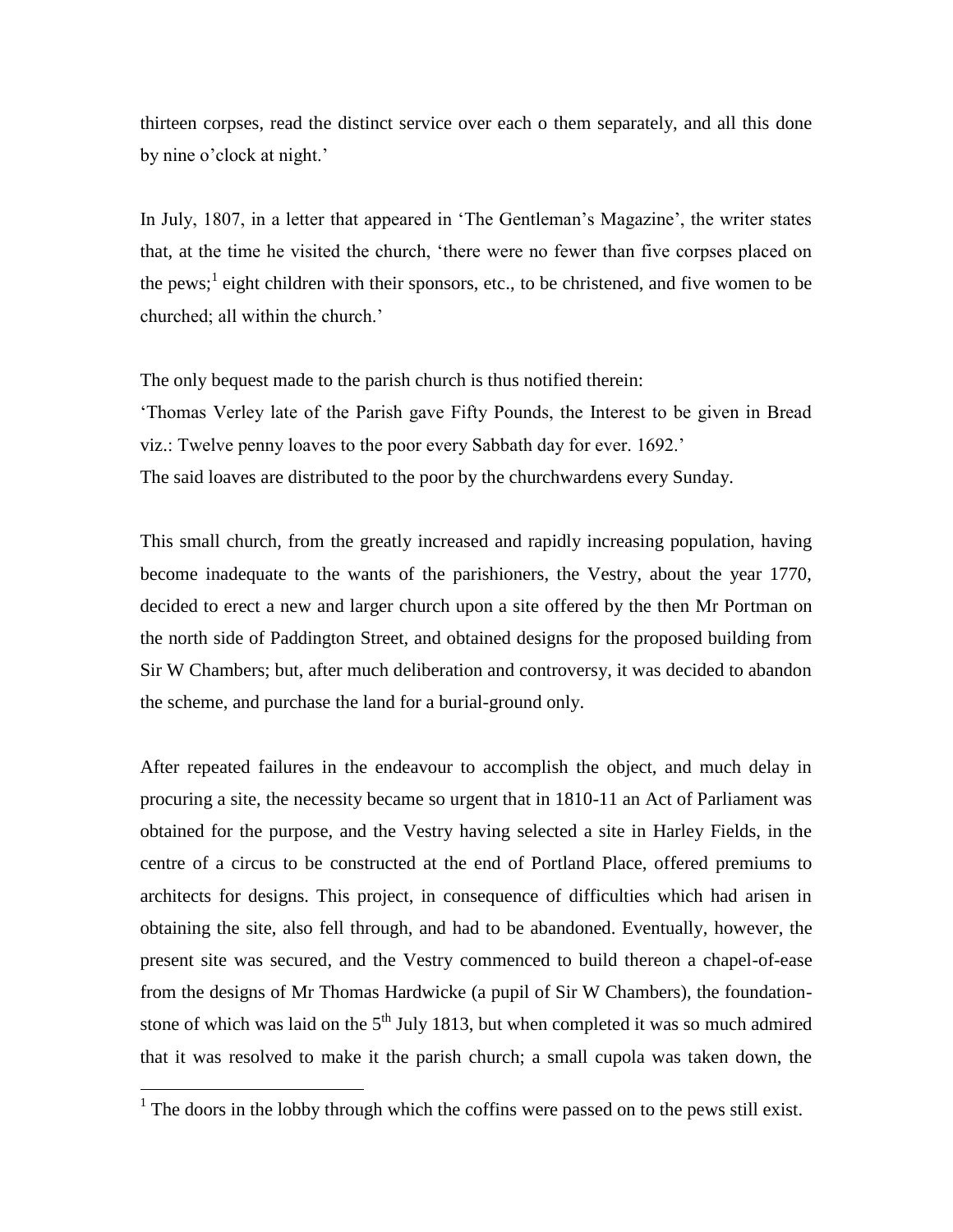present belfry tower was erected, the width of the front was increased, and the small Ionic portico replaced by one of six Corinthian columns. The building was consecrated on the 4<sup>th</sup> February, 1817, and the old parish church was converted into the parish chapel in accordance with the provision of the Act of Parliament.

The cost of the new parish church, including the site, building and fittings, was £72,000, which sum was raised by the Vestry, as the Act provided, by bonds upon the security of the parish rates, power being given to the Vestry to receive and apply the pew rents to the repair and maintenance of the fabric, and the liquidation of the money borrowed.

The church, which has a noble and well-proportioned elevation stands north and south, and is oblong in form, the main entrances and portico being to the north; the two transepts or wings are at the south end, and are peculiar in their disposition, being set angle-wise, which arrangement was no doubt due to the shape of the site, and to the necessity for securing a good entrance symmetrical with the High Street approach, which was mostly used at that period.

The interior was of a somewhat unusual character, from the existence of two tiers of galleries extending round two sides and one end, and stopping at the angle wings. These wings contained four separate rooms, two in each, which opened on the church side, and being fitted up with fireplaces, etc, served as family pews.

Vaults extend under the whole area of the church in connection with extensive catacombs under the churchyard on the west side. In these are interred many notable persons, as the tablets on the church walls testify. These vaults were bricked up in 1853, in accordance with an order of the Secretary of State issued in pursuance of the Burial Act of 1852, which had for its object the discontinuance of burials under churches and in urban burialgrounds.

The organ, which was built in 1815 by Mr Gray (founder of the firm of Gray and Davison), was placed at the south end on a level with the first gallery, over a room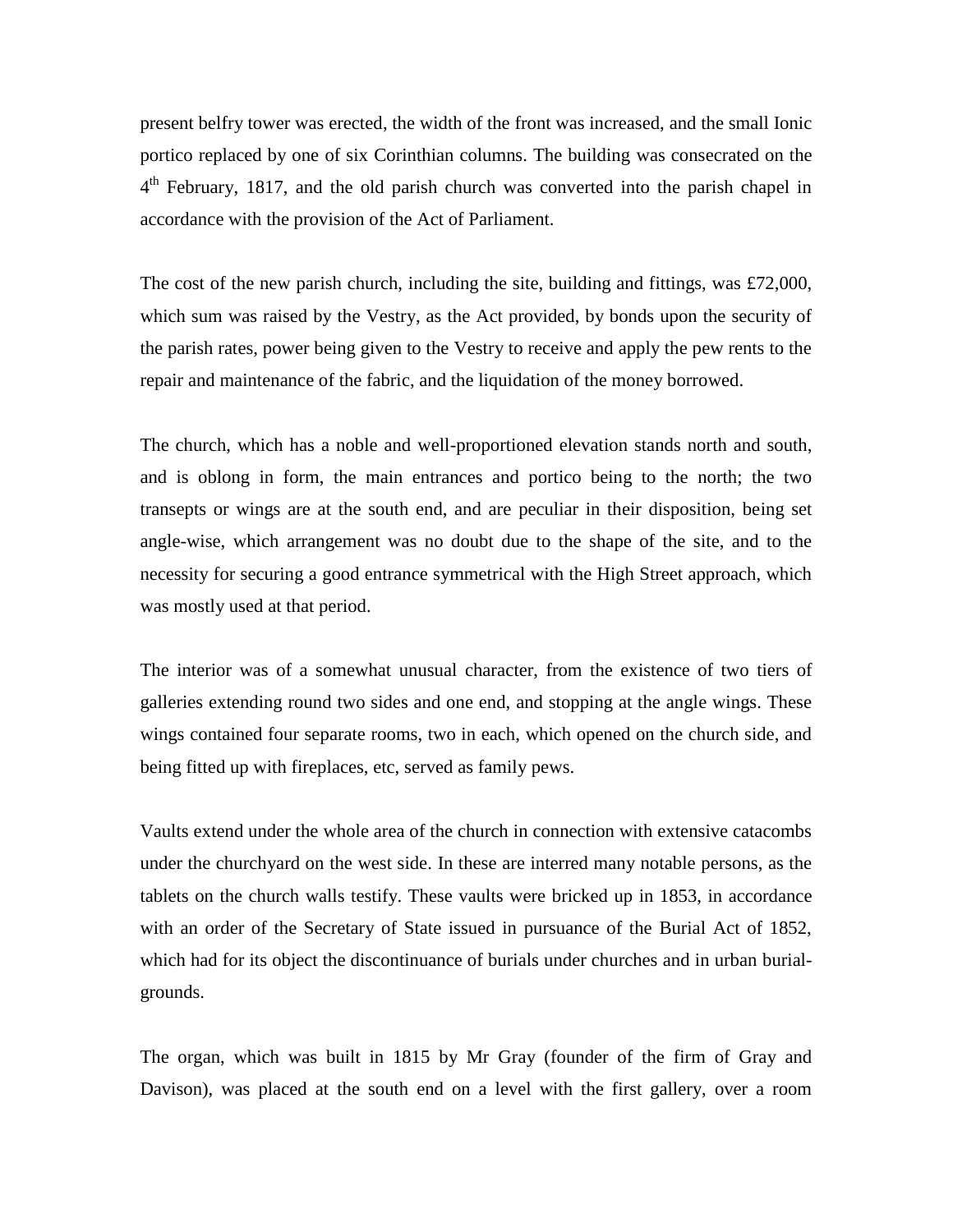formed behind the altar, and was divided into two equal sections by an arched opening filled with a transparency painted for the Vestry by Benjamin West, President of the Royal Academy, copied from one of the painted windows at St George's Chapel, Windsor, representing the Angels appearing to the Shepherds, and for which the sum of £800 was paid to him. A painting of the Virgin and Child was presented to the Vestry at the same time by Mr West, as an altarpiece.

In 1836, this transparency, being considered inappropriate, was removed, and in 1840 was sold by public auction, realizing £10 10s, and was subsequently sent to America. Upon the removal of the transparency, the centre light of the end window was built up, the organ altered to its customary form, and the galleries continued round to the organ case, the rooms in the wings being abolished, and the seats continued in their place. Two lunettes were inserted in the end over upper gallery to give additional light.

On the night of March  $31<sup>st</sup>$ , 1859, the oil painting over the altar was cut and scraped with a knife, and some of the tablets were defaced, whereupon the Vestry offered a reward of £100, and the Government £50, for the discovery of the offender, who was found to be a person who had secreted himself in the church, and whom subsequent inquiry proved to be a maniac, John Hughes by name, who had been previously confined in Hanwell Asylum. He was tried for the offence at the Central Criminal Court, and found guilty, but was acquitted on the ground of insanity. The picture was restored by Mr Heaphy, and the monuments were repaired by Mr Physick, both free of charge.

In this state the church remained up to the advent of the present rector, the Rev W Barker, who was inducted on the  $26<sup>th</sup>$  November, 1882, and who, on entering upon the duties of his office, was strongly impressed with the feeling that this, the mother-church of so large and important a parish as St Marylebone, was in arrangement and decoration ill-suited to the religious demands and sentiments of the present day; and therefore resolved forthwith to devote himself to the task of remodelling the edifice, so as to bring it more into harmony with the generally accepted opinions that have now closely associated art with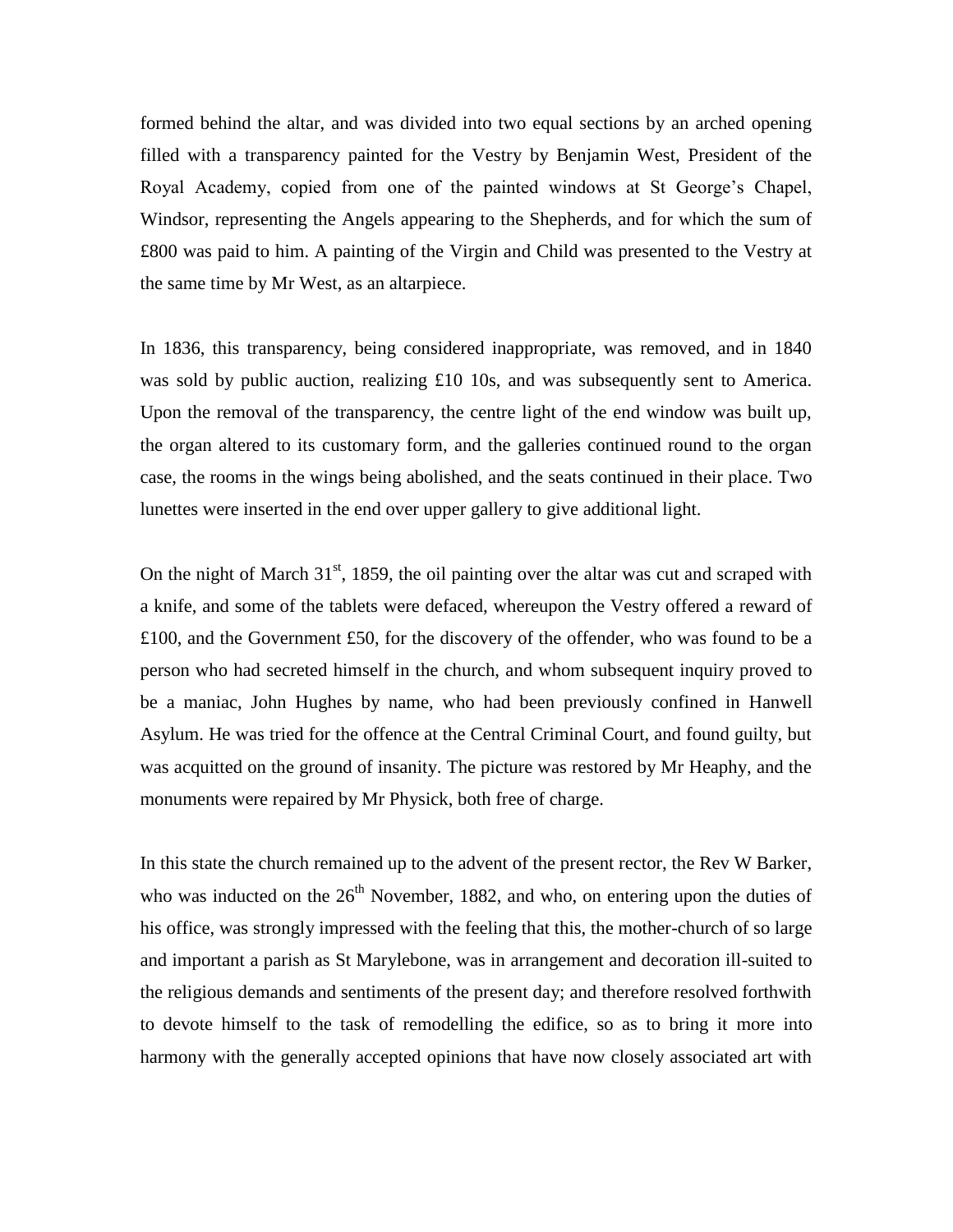worship, and have exercised so powerful an influence upon religious thought and teaching.

To overcome the many difficulties necessarily involved in the accomplishment of this great work, demanded very vigorous effort, great patience, and sustained energy. These qualities were happily possessed by the new rector in a very high degree, and he immediately moved in the matter by asking Mr Thomas Harris, then churchwarden, to prepare a scheme embodying his views.

Sketch designs were forthwith prepared in consonance with the above object, in which especial care was taken not to disturb more than was necessary of the existing fabric. The objectionable features were designed to be removed, and a distinctive ecclesiastical character was given to the church by the addition of an apse, etc., enhancing the fine proportions of the interior, which latter possessing absolutely no style upon which to ground the proposed treatment, Italian Renaissance was adopted as being most in accord with the exterior. The freedom of treatment and the profusion and richness of material and decoration which this style allows, afforded the opportunity of producing an interior more worthy of its sacred associations.

An influential committee was formed in May, 1883, to raise the necessary funds, the Hon W H Portman, MP, the Crown churchwarden, being the chairman. The design prepared by Mr Harris having been approved of, the sanction of the Vestry of St Marylebone, the freeholders of the building, was applied for; this necessarily caused delay, but after some useful discussion and the suggestion and adoption of certain slight modifications, the unanimous consent of the Vestry was obtained on the  $28<sup>th</sup>$  February, 1884, upon condition that no part of the work should be entered upon until the whole of the estimated cost thereof was deposited and paid into the hands of trustees appointed for the purpose.

The greater part of the necessary funds having been liberally subscribed and the remainder guaranteed, a faculty was obtained and a contract entered into with Mr Edward Conder, an experienced builder, who commenced building operations on the  $28<sup>th</sup>$  July,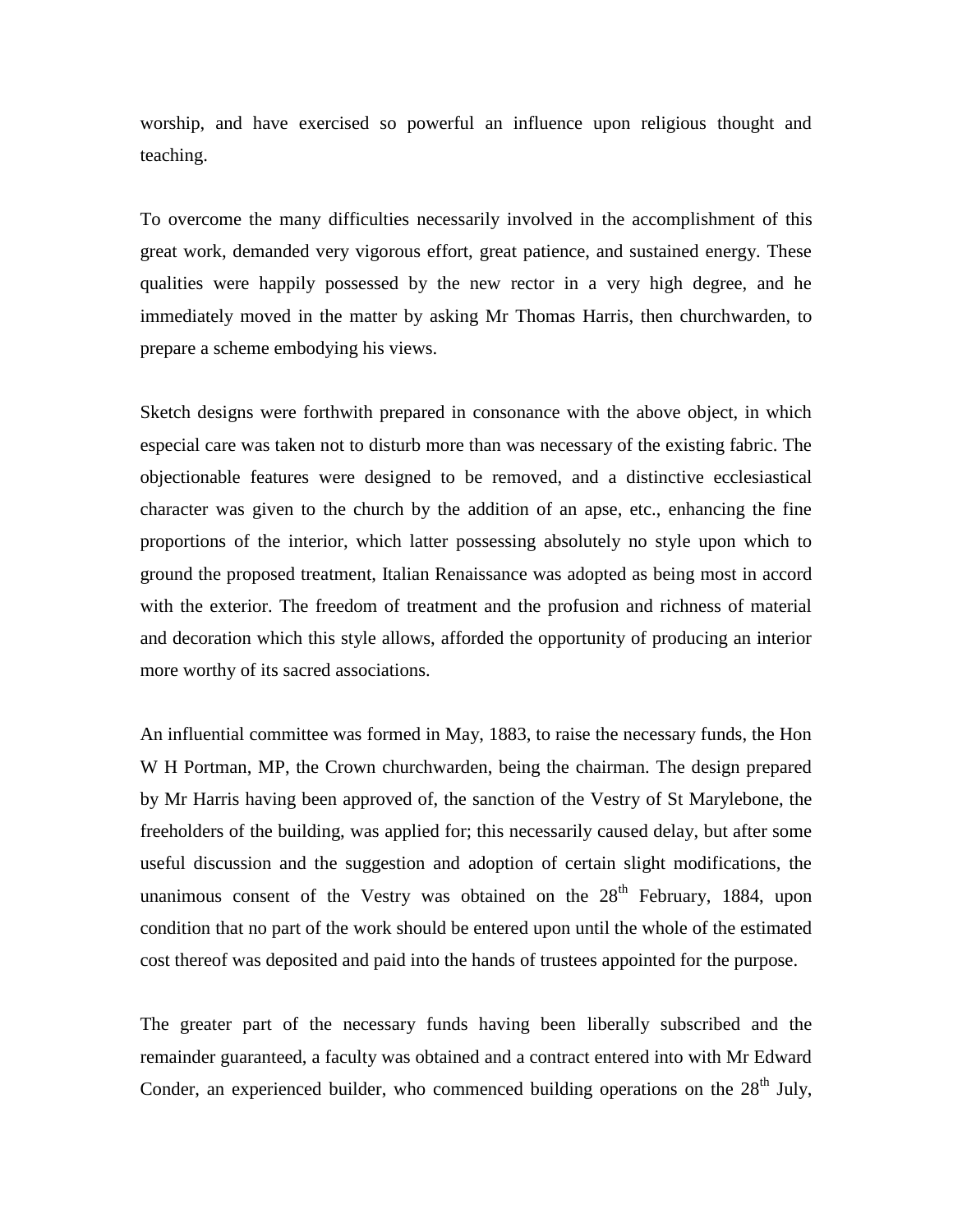1884. On the 9<sup>th</sup> of the following month the memorial stone of the new apse was laid by Mrs Gladstone, the wife of the First Lord of the Treasure, and arrangements have been made for the re-consecration of the remodelled church at an early date, Divine worship having been discontinued for only about fifteen weeks.

The cost of the work, including the new organ and the value of the stained glass windows, fittings, and other special gifts, will amount to about £24,000, £6,000 only of which now remains to be obtained.

The living of St Marylebone is very far from being at the present time one of large emolument, the stipend being derived only from surplice fees without any addition from the pew rents (which latter, as before mentioned are received by the Vestry), and from the receipt of four hundred pounds deducted from the stipends of the district rectors of the four parochial district churches (St Mary's, All Souls, Christ Church, and Trinity), which is paid as compensation for the loss of surplice fees, occasioned by the creation of those districts out of the mother-parish of St Marylebone. At the time the ecclesiastical constitution of the parish was framed the rector derived large emoluments from the receipt of burial fees, but on the abolition of intermural interments, these were reduced very considerably. The income of the living now amounts to less than £800 per annum. There is no rectory house or residence attached.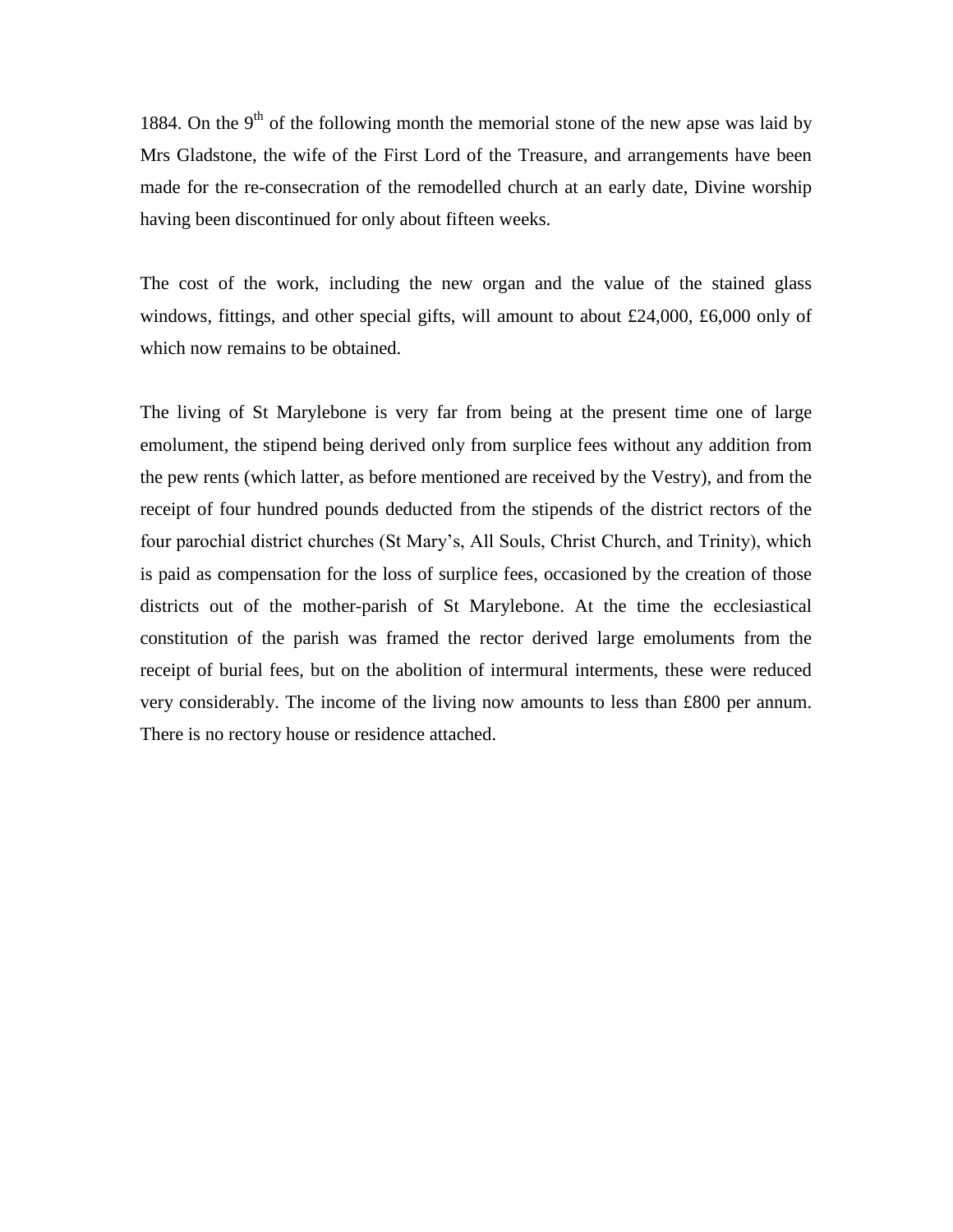## DESCRIPTION OF THE REMODELLING AND ENLARGEMENT OF THE CHURCH

The enlargement of the church consists of the addition of a semi-circular apse at the end of the nave, and a new clergy vestry with a strong room attached. These works have been designed to harmonize with the old structure, and are so planned as not to alter or interfere with any of its main external features.

The remodelling of the interior entailed – as a preparatory step – the sweeping away of the whole of the upper side galleries, thus disclosing the finely proportioned upper windows of the nave; the removal of the organ and the enclosure thereunder forming the reredos, and the insertion in the end wall of a chancel arch opening into the new apse; the destruction of the disproportionate cove and enrichment of the nave ceiling, and the removal of the square pews of the nave.<sup>2</sup>

The first consideration was how best to bring the width of the nave into proportion with the new apse and overcome the difficulty presented by the peculiar arrangement of the old wings. This has been accomplished by the somewhat unusual disposition of the pierced screens, built up to enclose the wings and form connecting links with the choir screen walls. This novel treatment is commented upon by Mr Arthur W Blomfield, MA (to whom the Vestry referred the drawings), in his report, as 'a happy solution of a very difficult problem'. The body of the church has been entirely reseated with mahogany benches and repaved with Comblanchien and Rouge Royal marbles in chequers, the old marble font being refixed in its former position. The iron columns supporting the lower galleries have been cased with wood, as Ionic columns on bases level with top of benches. The new screen walls have a podium up to the gallery ceiling level; these are enriched with fluted Corinthian pilasters, and are pierced with openings into the wings. The large arched opening on the left contains the organ front and screen, through which is

<sup>&</sup>lt;sup>2</sup> The old altar=piece by West is purposed to be placed in the new vestry.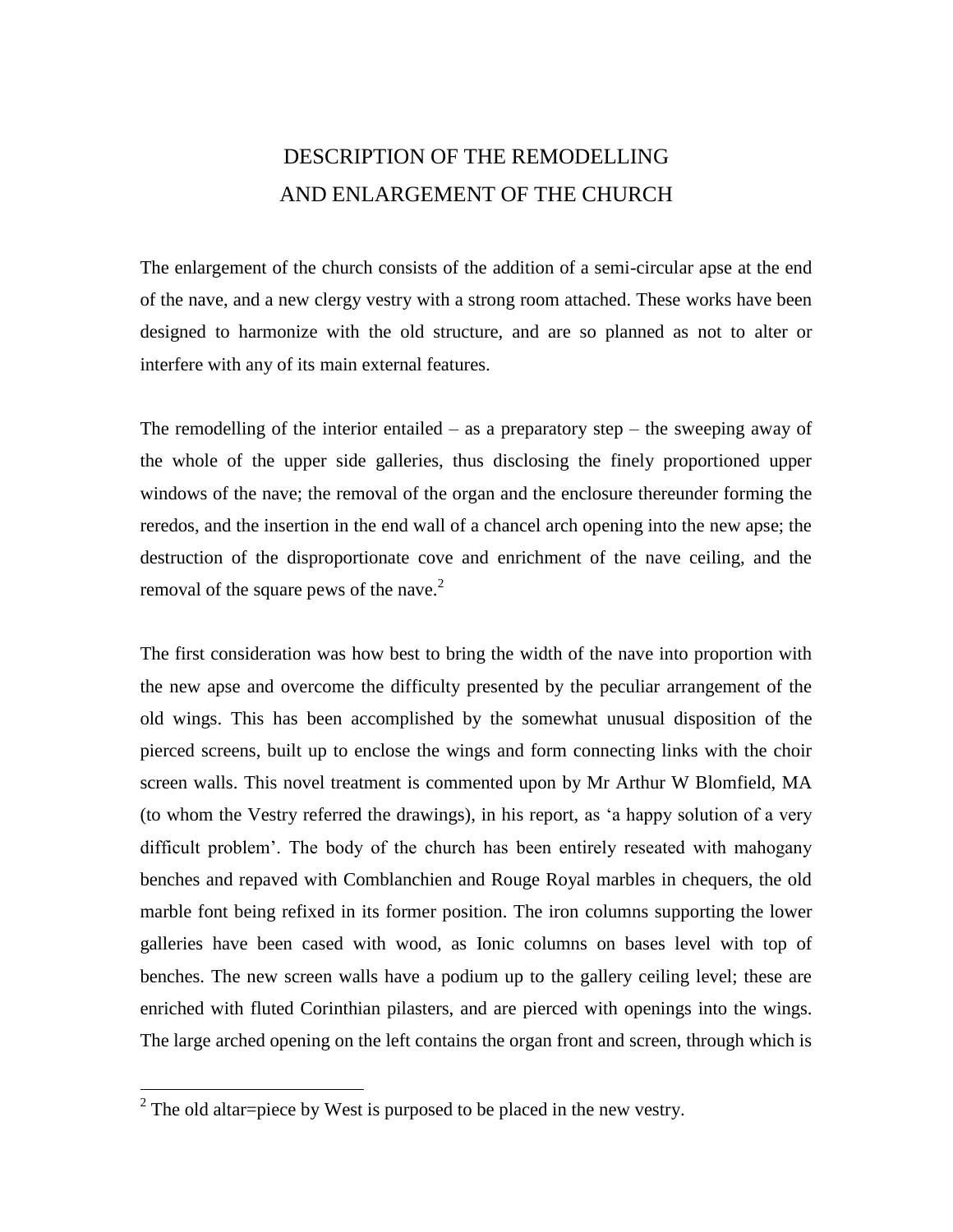the approach to gallery; the remaining arched openings on this side, with the open arabesque panels over, will permit the escape of sound from the organ. The doors under on the ground floor occupy almost the same position as the old entrance doors from the High Street lobby. On the opposite side the corresponding doors communicate, as before, with the vestries, and the largest arch over contains a somewhat similar screen, with balustrade forming front of children's gallery. The two side galleries are connected with their exits by a narrowed continuation of the galleries themselves, the fronts receding till they abut on the new screen walls. An enriched Corinthian entablature, surmounting the pilasters of screen walls, is carried all round the church in place of the old unsightly cove, a text from Psalm lxvi, 'All the earth shall worship Thee and shall sing unto Thee', being written on the frieze of the portion over the choir; the remainder of the frieze has a running scroll enrichment with tablets, etc. The ceiling has been enriched with moulded ribs, that portion over choir and a wide border round the main ceiling being panelled, and the portion over choir and elsewhere slightly relieved with carton-pierre enrichments. Adjustable flaps are arranged in the roof, in connection with the pierced moulding round the large central space, to assist the ventilation.

In the left-hand wing the alteration consists of a rearrangement of the stairs from vestibule to gallery and to vaults (necessitated by the altered positions of doors to church), and the formation of a verger's room in a portion of the old vestibule.

The heating chamber, as before, is in the vault below, accommodation being provided as well for the hydraulic blowing apparatus of the organ, with which latter it communicates by tubes passing through the vestry. On the first floor is the organ chamber embracing the entire height to ceiling. On the opposite side the clerk's vestry occupies its original position, the lobby, stairs, etc., being remodelled. On the first floor is the choir vestry, and on the landing the doors through screen communicating with gallery are intended for use only in emergencies. The stairs continue and communicate with a children's gallery, filling the enclosed space behind the large arch. The remainder of the space in this wing is occupied by a muniment room. A second clergy vestry, with strong room for the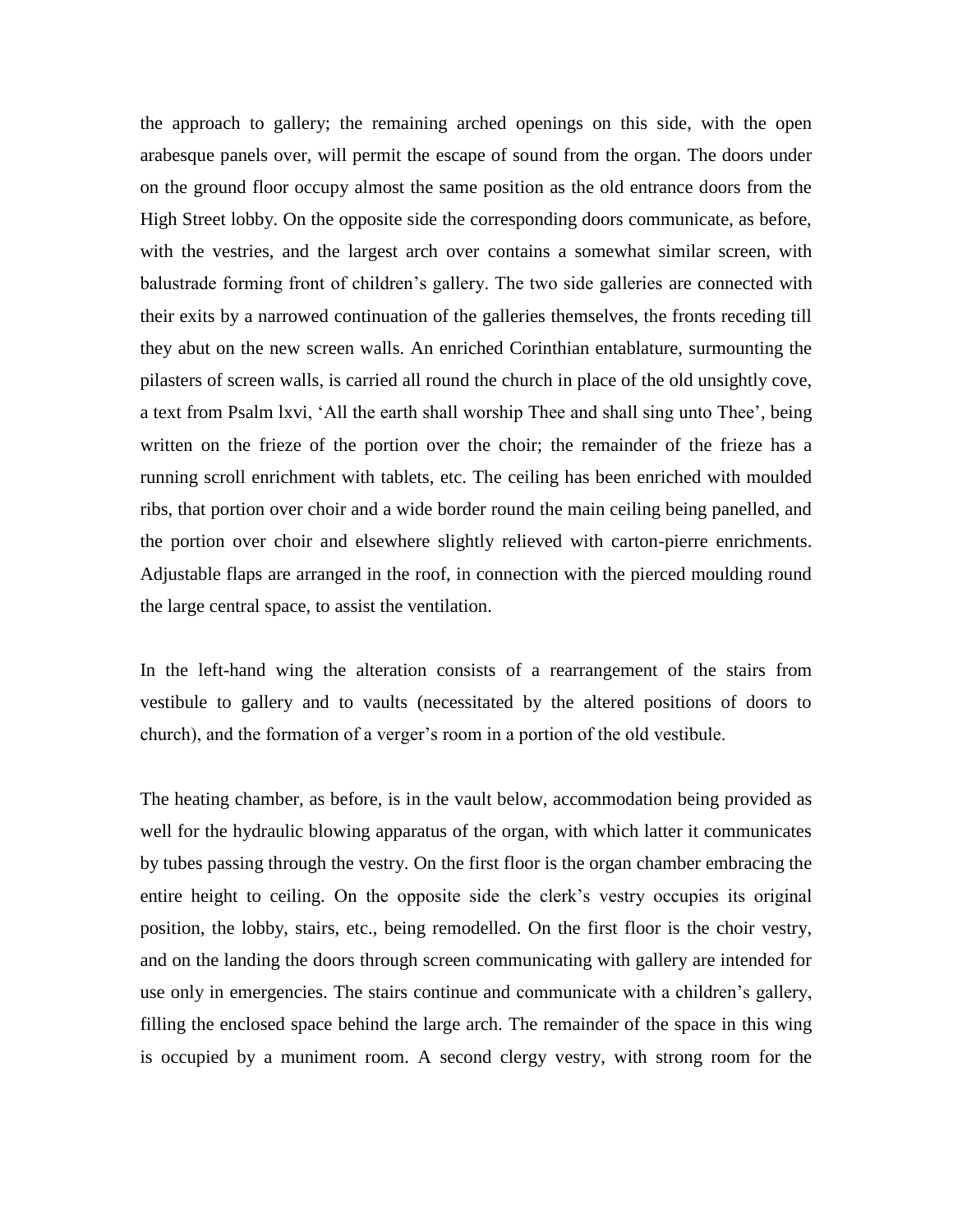registers, is built contiguous to the old vestry, forming the semi-circular erection seen on the outside of this wing.

The choir extends into the church as far as the position of the old communion rails, the floor being twelve inches above the level of nave, and approached by three steps. It is enclosed by a marble panelled screen wall, at one angle of which is the pulpit, formed by another tier of marble panelling, enriched with pilasters, angle niches, inlay, and carving.

The inlaid panel contains the sacred monogram surrounded by a wreath; the panels of screen the Alpha and Omega with border. The marbles used in the pulpit and screen are as follows:

Pulpit – Rouge Royal, Siena, Joinville, Comblanchien and Alabaster;

Screen – Rouge Royal and Alabaster;

Circular panels – Joinville, inlaid with white marble.

The floor is laid with marble mosaic. The stalls are panelled and enriched with carving, four of the ends having angels with musical instruments. In the centre of choir is placed the lectern, constructed of brass, with angels bearing scrolls with the motto, 'Peace on Earth, good will toward Man', having reference to the angels who brought glad tidings at the nativity of our Lord. In the small panels of trusses are emblems of the Word: a sword, a lamp, a balance, and a book.

The sacrarium occupies the whole of the apse, and is raised two steps above the level of choir, from which it is separated by a marble balustrade. The walls are brick, faced on the outside with concrete blocks; a moulded cornice surmounts the wall; otherwise the exterior is devoid of ornament. The chancel arch is supported by four columns, with their responds, on panelled pedestals, and with carved caps and an entablature, all of marble. The floor of sacrarium, like that of choir, is paved with mosaic, the altar space being two steps higher than the adjoining floor level, and two feet four inches higher than the floor of nave. There are four windows to apse, two on either side of reredos. A domical roof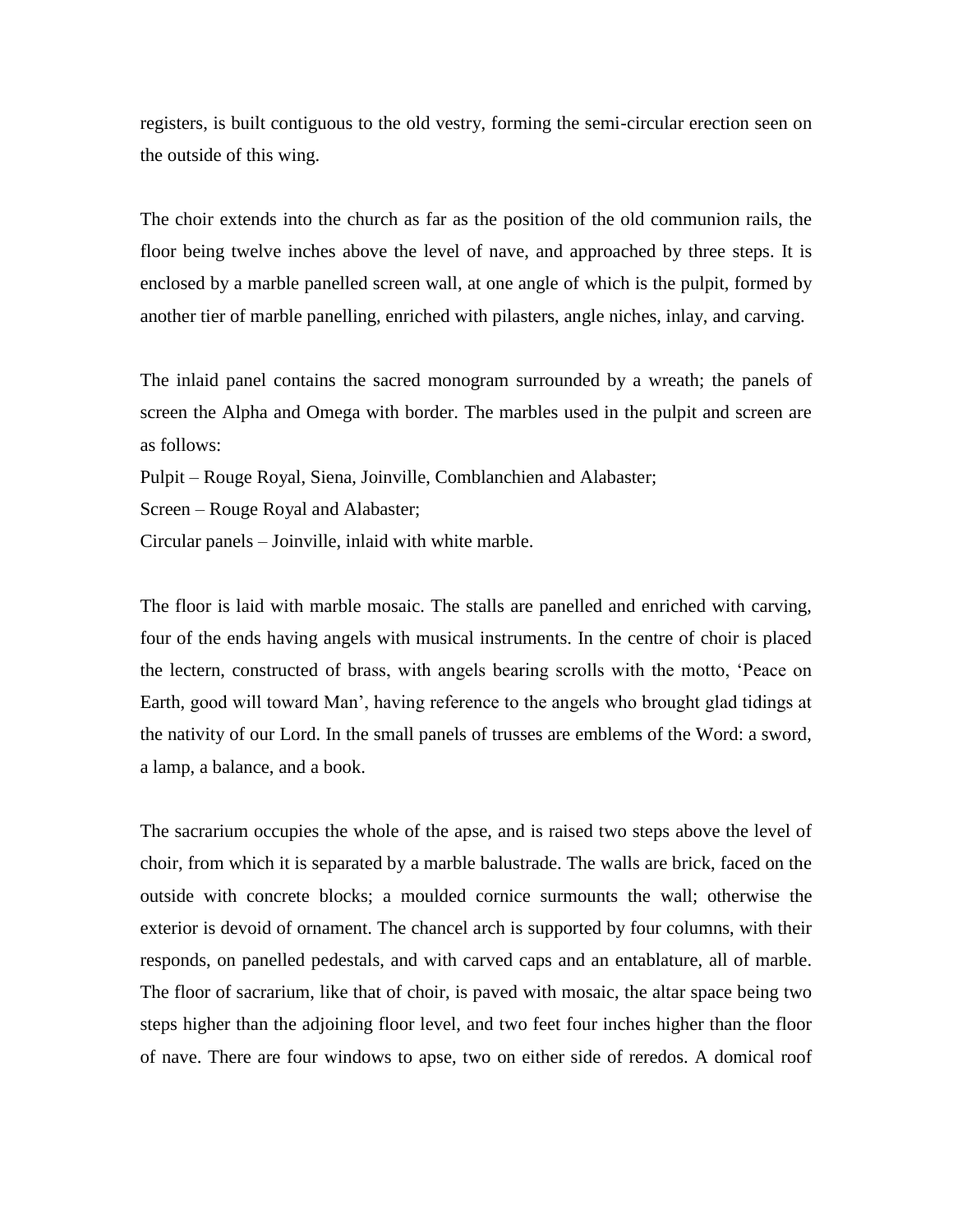surmounts the whole, ceiled with fibrous plaster and divided into five compartments by moulded ribs.

The walls are enriched by the marble entablature before mentioned, and with pilasters corresponding with the columns. On the frieze of entablature is the inscription, 'Holy, Holy, Holy, Lord God Almighty, which was, and is, and is to come'. A plinth and surbase of marble line the walls to a height of five feet from the floor, the space between the surbase and the window-sills being filled with marble mosaics with emblems of the four evangelists, angels, cherub heads, etc. On the left-hand side is the credence table of marble, carved, and opposite are the sedilia, panelled and carved; these are placed in a recess covered by three arches supported on corbels, with panelled backs and tympana, all of marble. A prie-dieu is placed in front of the sedilia. All the above mentioned woodwork of doors, stalls, screens, etc., is mahogany.

Two brass gas standards are placed one on each side of sacrarium, each bearing thirtyone lights.

The altar table is of wood, having a mosaic frontal in marble frame. The subjects in the panels are connected with the Passover; the Lamb in the centre, and in both of the side panels is the Destroying Angel, in one represented as entering an Egyptian house to slay the first-born, in the other as passing by the blood-sprinkled door-post of an Israelitish house. Cherub heads, and the inscription, 'Christ our Passover', occupy the small panels.

The reredos embraces the whole of the middle bay; the front pilasters are carved in low relief, with arabesques symbolical of the Resurrection. The subject is intended to illustrate St Paul's reference to natural objects in his argument of Corinthians xv 36-44; but since the subject matter in such a position as these pilasters occupy should have reference to our Lord, they are treated in such a manner that, whilst illustrating generally the Resurrection, the emblems employed more especially have reference to Him, except where it is impossible to keep the two ideas running together, as where corruption is symbolized, our Lord not seeing corruption.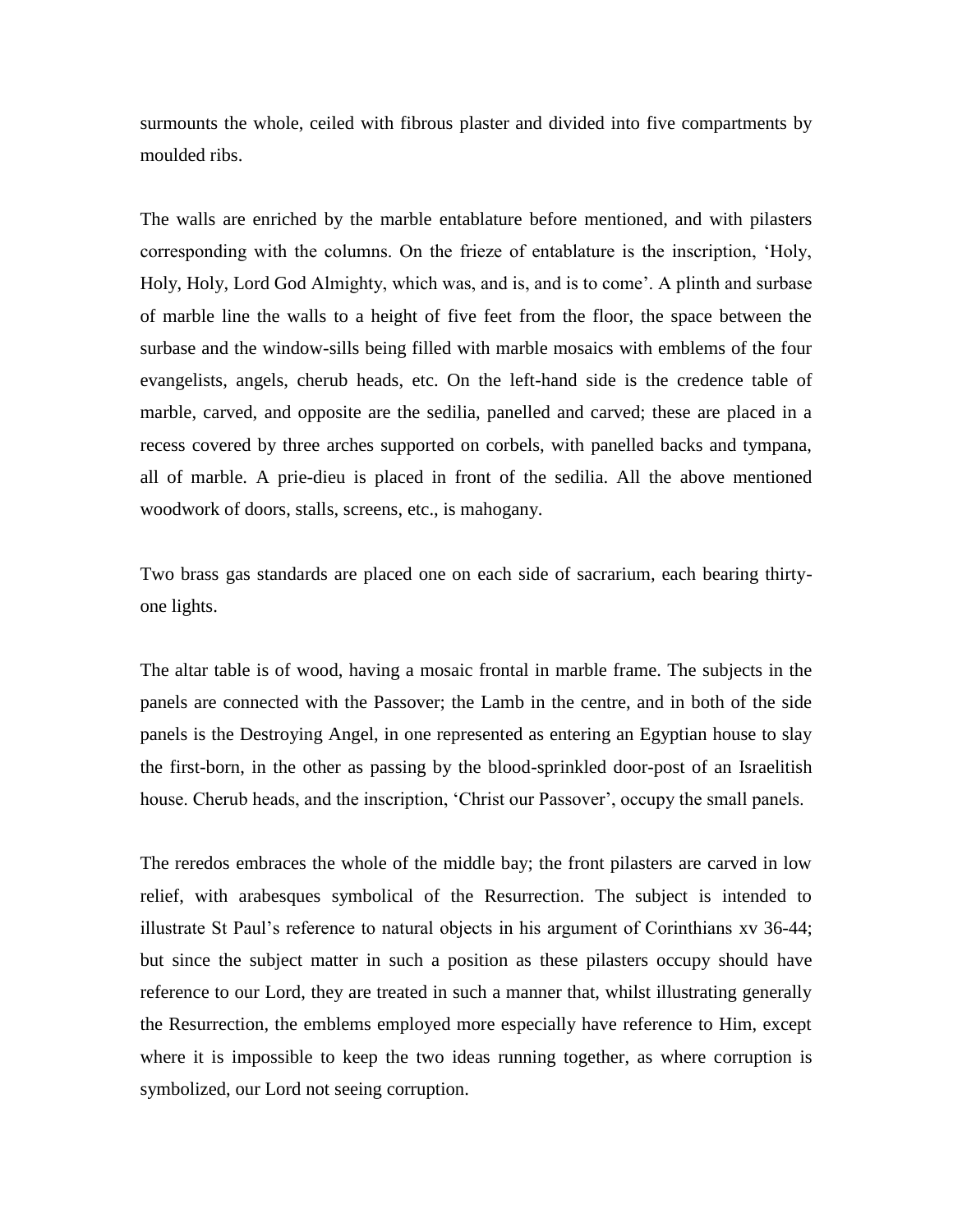Commencing at the bottom of No 1. Half the height is devoted to 'Sown in weakness, raised in power', the urn symbolizing the sowing or burial. The circle upon it contains 'drops of blood' (weakness). Rising therefrom are two climbing plants intertwined, supporting themselves by tendrils (the passion flower). The medallion enclosed by them contains 'Man' ('one kind of flesh of men'); above are wings under a tower (rising in power). The two shields are connected with the same idea.

The upper half has reference to 'Sown in dishonour, raised in glory'. The dolphins represent 'another flesh of fishes'. The urn with 'INRI', spear, crown of thorns, nails and the tablet with the three Calvary crosses, symbolize 'dishonour'. The wings again rise in this instance to a crown (glory) with a sun, 'another glory of the sun'. The wheat has reference to the grain, 'that which thou sowest'.

The bottom of No 2 is devoted to 'Sown in corruption, raised in incorruption', the general arrangement being the same as the other pilaster. The symbols are as follows: skull upon urn with intertwined serpents above (corruption); a lion's head on medallion ('another flesh of beasts'), the wings rising to the 'arbor vitae', symbolizing life (immortality or incorruption); the bird corresponding to the dolphins opposite, has reference to 'another flesh of birds'.

The upper half is devoted to 'Sown a natural body raised a spiritual body'. The circle on the urn has a heart, the seat of natural life, a sickle, dead branch, and leafage. The tablet has a boy's head, without wings (natural body), the wings rising to the spiritual body represented by the winged head. The moon has reference to 'another glory of the moon', and the stars, 'another glory of the starts', of different sizes, 'one star differeth from another star in glory'.

The two pilasters will thus carry on upwards our Lord's manhood, with the associations which cluster around the altar, to the glory represented in the dome of the apse.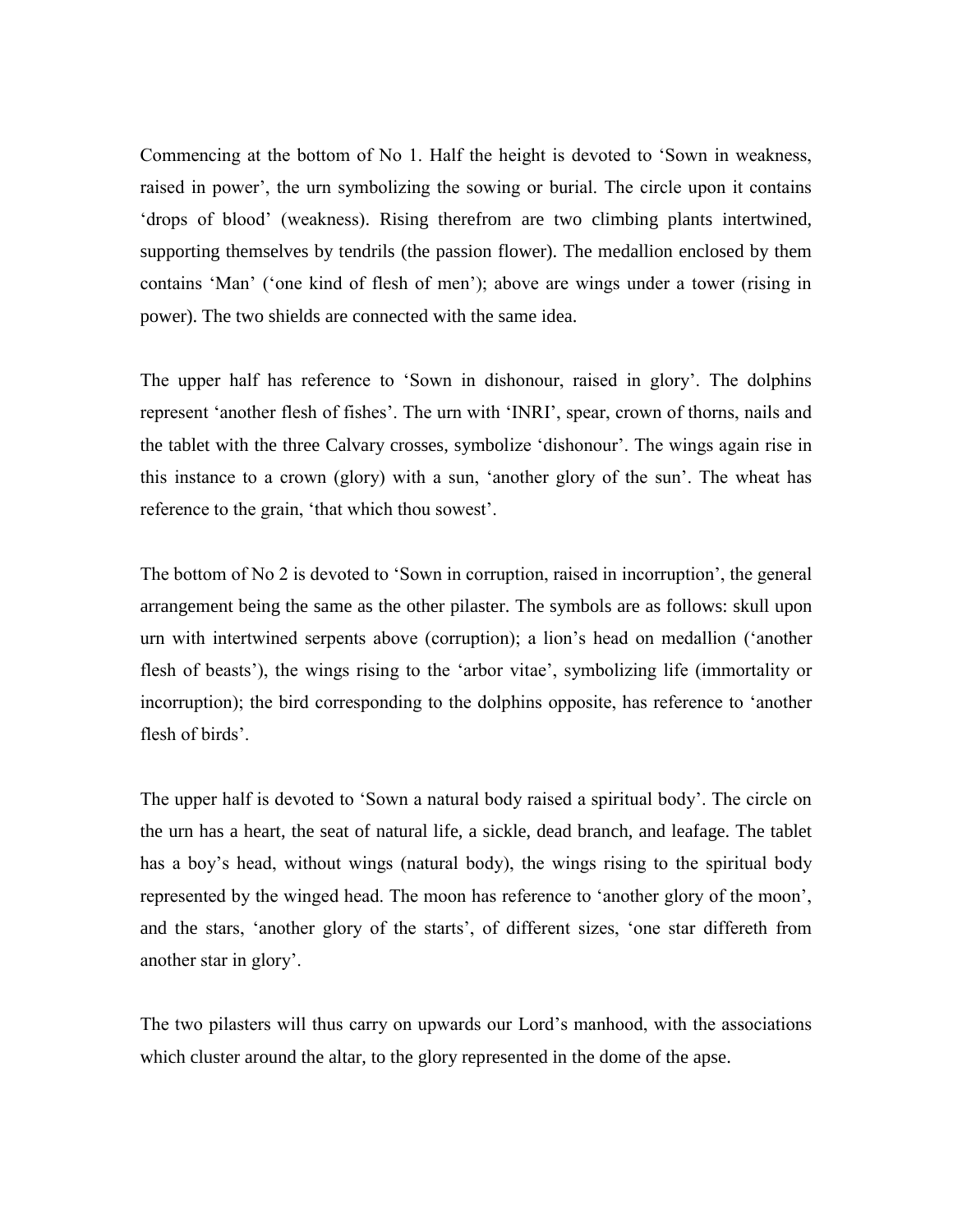The marble entablature continues round over the reredos with a curved pediment, the tympanum being enriched with cherub heads. A small panel immediately above the alter contains a marble tablet carved in low relief, and bearing an inscription in Greek, 'This is my body' (Mark xiv. 22).

At the ends are cherub heads. In the large panel above is a mosaic representing the Crucifixion, with the figures of the Virgin Mary and St John. This mosaic is enclosed by a *repoussé* frame, copper-gilt, with marble backing and edgings. Above, between the caps, are the pelican feeding its young, and swags, formed one with wheat and the other with the vine, carved in relief.

The marble used in the sacrarium is as follows:

The columns and pilasters – Rouge Royal, except those to reredos, which are Comblanchien;

The cornice and architrave – Rouge Royal;

The frieze – Comblanchien;

The string course under windows – Rouge Royal;

To the dado round apse, plinth of Grand Antique, die of Griotte d'Italie, frieze, Levanto, between mouldings of Grand Antique;

The credence table is Comblanchien;

The sedilia – Grand Antique, Rouge Royal and Comblanchien, inlays of Agate;

The alter – Henriette;

The frame of mosaic over alter – Rouge Acajou;

The steps are Comblanchien.

On the walls, between the pilasters and at sides of windows are angels with scrolls, etc.; the reveals and soffites of windows are painted with arabesques, the emblems of the Crucifixion occurring in panels. In the dome is painted a 'MAJESTY'; our Lord on a sapphire throne, with a rich baldachino, occupies the centre bay over the reredos, and on either side are angels and elders ranged in two ranks, the former occupying the higher position; the angels have musical instruments, and, with the elders, are engaged in praise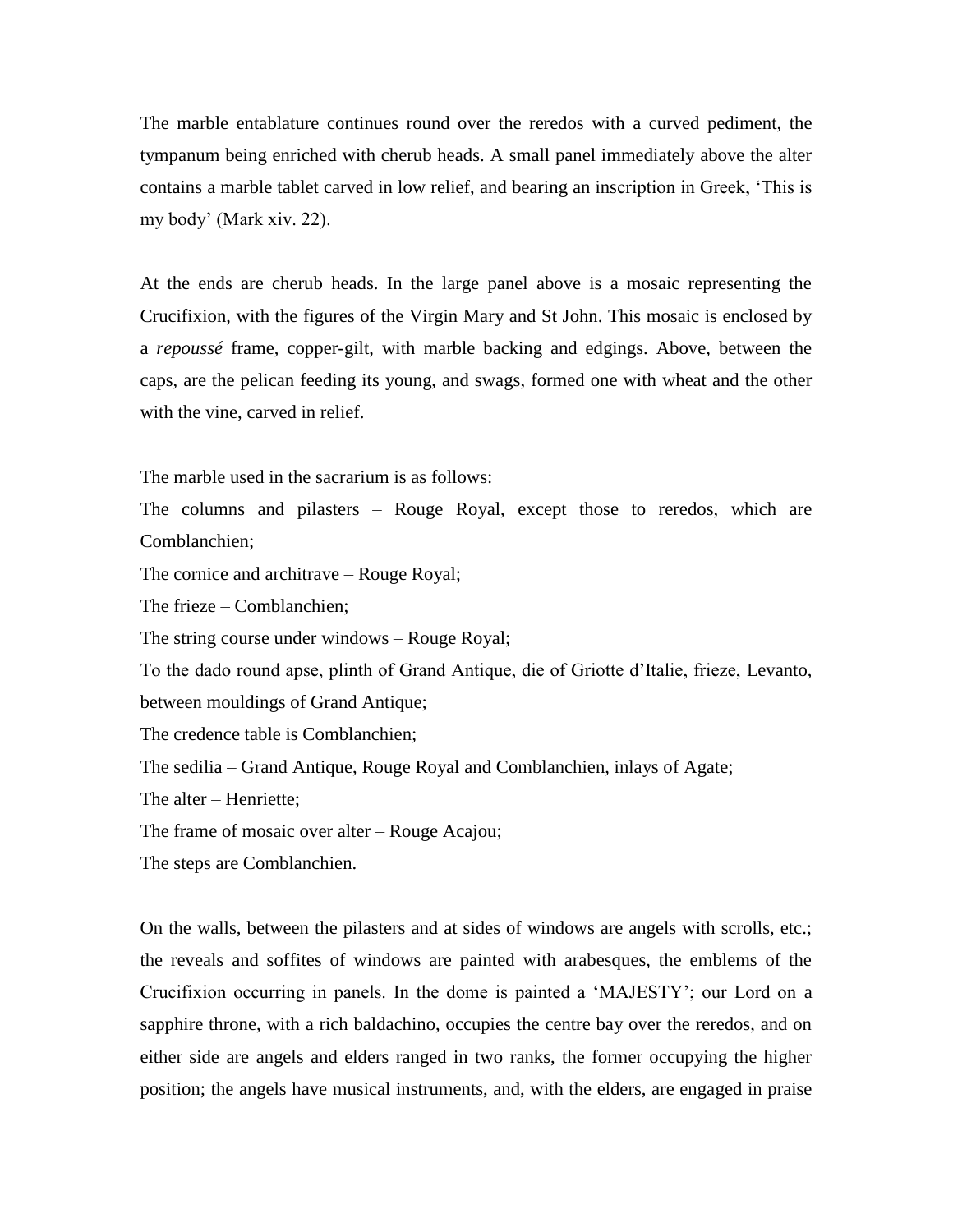and adoration. The architecture is continued round in the other bays by an arcade of three arches in each bay. On the frieze of the entablature is the inscription: 'Thou art worthy, O Lord, to receive blessing and honour and power. Alleluia'. Above the arcade and throne are cherub heads, and in the crown of the vault is a cross with a circle inscribed with 'Alleluia'.

The four windows of apse are filled with painted glass forming, with the Crucifixion, a series of five subjects connected with our Lord's life on earth: The Annunciaion, Transfiguration, Crucifixion, Resurrection and Ascension. The spandrels over these windows have on the one side the four Evangelists, and on the other he four letter-writers of the New Testament, viz. SS Paul, Peter, James and John. In the spandrels over the chancel arch are the four angels of judgement, with trumpets.

The subjects on the walls and in the windows of nave are illustrative of the Law and the Gospel, the latter being on the left hand and the former on the right. Beginning at the north end, and taking the subjects in regular rotation, they are as follows:-

In the first small windows under the gallery, the Law and the Gospel are symbolized by figures; the first being blindfolded, with a broken Tau cross, and having for a background Sinai; and opposite, in the corresponding window, the Gospel is represented by a crowned figure, holding a cross, with Calvary and a church as a background. The windows over have no subjects. Then taking the wall spaces on the left, and those opposite on the right, and the windows upper and lower as they occur on opposite sides the subjects continue:- first wall space: angel representing 'Death', the tree of knowledge, with serpent entwined; opposite 'Life', an angel with tree of life, with twelve fruits; next upper window, 'Adam after the fall', with lamb, etc.; lower window, 'Expulsion from Paradise'; opposite, 'Christ after the Temptation', and 'Peter and Cornelius'. Second wall space: 'Noah'; opposite, 'John the Baptist'; third upper window, 'Moses, with the five rolls of the Pentateuch'; lower window, 'Moses on Pisgah'; opposite, 'Our Lord reading in Synagogue', and 'John viewing the Holy City'. Third wall space: 'David'; opposite, 'The Virgin and Child'; the fourth upper window, 'Elijah'; and lower window, 'Elijah on Carmel'; opposite, 'The Ascension' and 'Our Lord rebuking James and John'. The fourth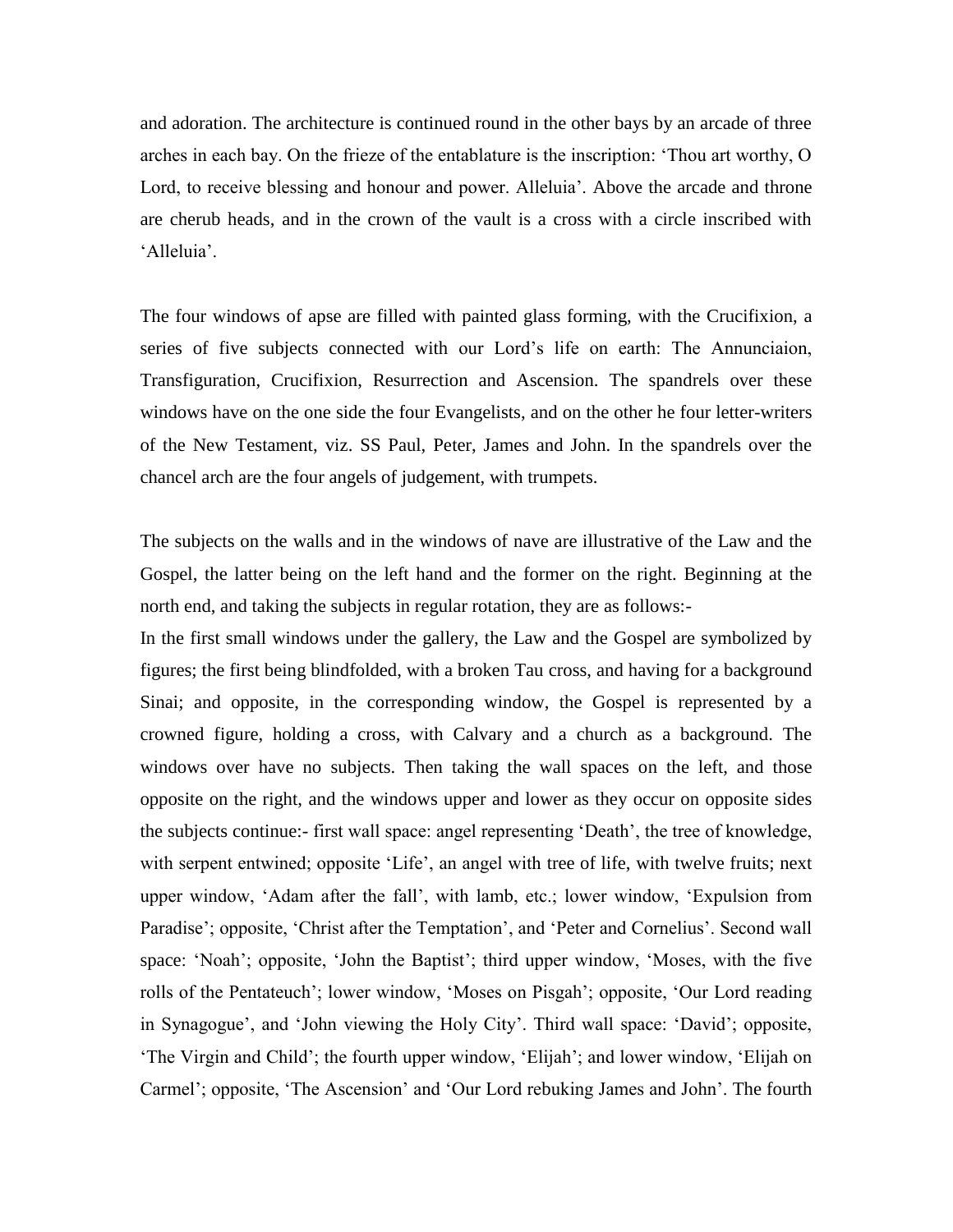wall space: 'Isaiah'; and opposite, 'The Captain of our Salvation'; the fifth upper window, 'Solomon', with sceptre and globe, the latter surmounted by a dove and serpent; the lower window, 'The Judgement of Solomon'; opposite, 'Our Lord as Judge', holding in the right hand a sword, and in the left scales containing fire, a cross and palm; and in the lower window, 'Mary anointing the feet of Jesus'. On the right-hand wall space following is a figure symbolical of 'Justice', and a medallion head of 'Malachi'; and opposite a figure of 'Mercy', and a medallion head of 'John the Divine'.

In lunettes over the wall paintings are angels bearing scrolls with inscriptions having reference to the subjects under; swags, etc., fill up the spaces over, and at the sides of windows and on reveals of same are arabesques. The ceiling and entablature are quietly coloured, gold being used very sparingly. The colours used throughout are for the most part low tones of red and yellow.

The re-arrangement of the seating necessitated by the alterations involved a new system of heating, which originally was confined to the body of the church, but has now been extended to the galleries.

In addition to the sun burner, the church is lighted by the two standards in scrarium before mentioned; there are also standard lights to the choir stalls and pendants under the galleries.

The cushions and mats for the use of the sacrarium have been embroidered in colours by ladies of the congregation from designs by the architect.

In addition to the contributions in money, the church has been enriched by special gifts. The windows of the apse were presented by Mrs Waller; six of the painted subjects between the nave windows by E Armitage, Esq RA. The stained glass windows of the nave by F Hicks Esq, Mrs Lambert, The Rev W Barker, Miss Foster, J C Burgoyne Esq, Lieut-Col Burgess, L C Brooke Esq, Mrs Boyes, Albert Barnes Esq, The Saint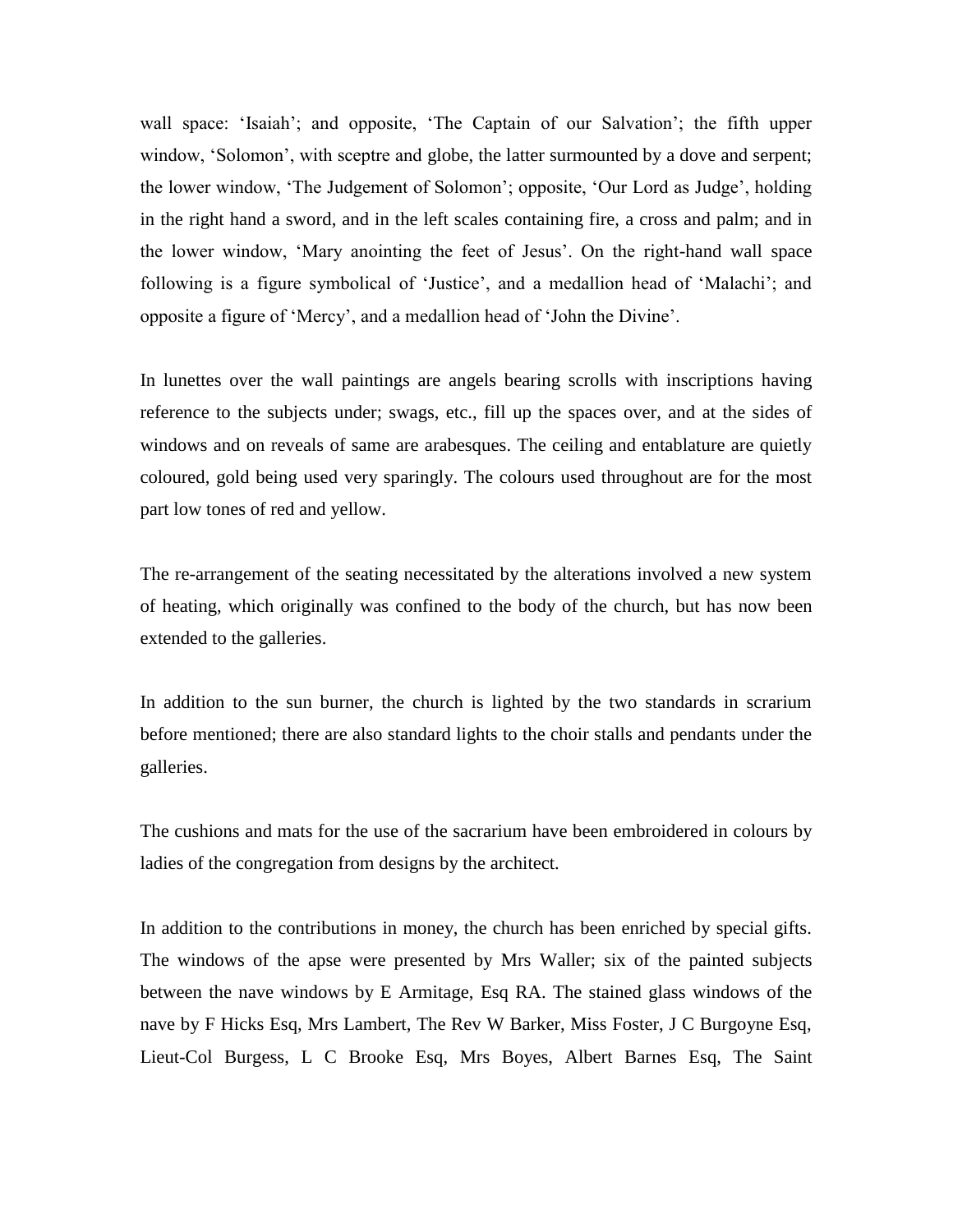Marylebone Guild, The Saint Marylebone Total Abstinence Society, Messrs Campbell, Smith and Campbell, and others. The marble mosaic for altar by Mr Burke. The sedilia prie-dieu by Mr Walden.

The cases for re-table by Messrs Richardson, Ellson, and Co.

The church as remodelled will seat about 1,400 persons.

It is much to be regretted that funds will not allow of the execution of Mr Hardwicke's original intention of placing in the long panel over the doorways under portico, a basrelief representing 'The Entry of Christ into Jerusalem'.

The following firms were employed in carrying out the above works under the superintendence of the architect, Mr Thomas Harris, of Gray's Inn Chambers, 20 High Holborn.

The general building works by Mr E Conder, of Baltic Wharf, Kingsland Road.

The external concrete facings by Messrs Lascelles and Co, of 121 Bunhill Row.

The marble work by Messrs Burke and Co, of 17 Newman Street, W.

The sedilia and choir stalls by Mr Walden, of 12 Maiden Lane, Covent Garden.

The reseating of nave by Messrs Lascelles and Co.

The carton-pierre work by Messrs Jackson and Sons, of Rathbone Place, W.

The lectern, gas standards and gas fitting generally by Messrs Richardson and Co, of 17 and 18 Brownlow Street.

The heating by Mr Stainton, of 26 Liverpool Street, King's Cross.

The organ by Messrs Gray and Davison, of 370 Euston Road.

The stained glass and decoration by Messrs Campbell, Smith and Campbell of 75 Newman Street, W.

The wood carving by Messrs Daymond and Son of 4 Edward Street, Vauxhall Bridge Road.

Mr Constantine has acted as Clerk of the Works.